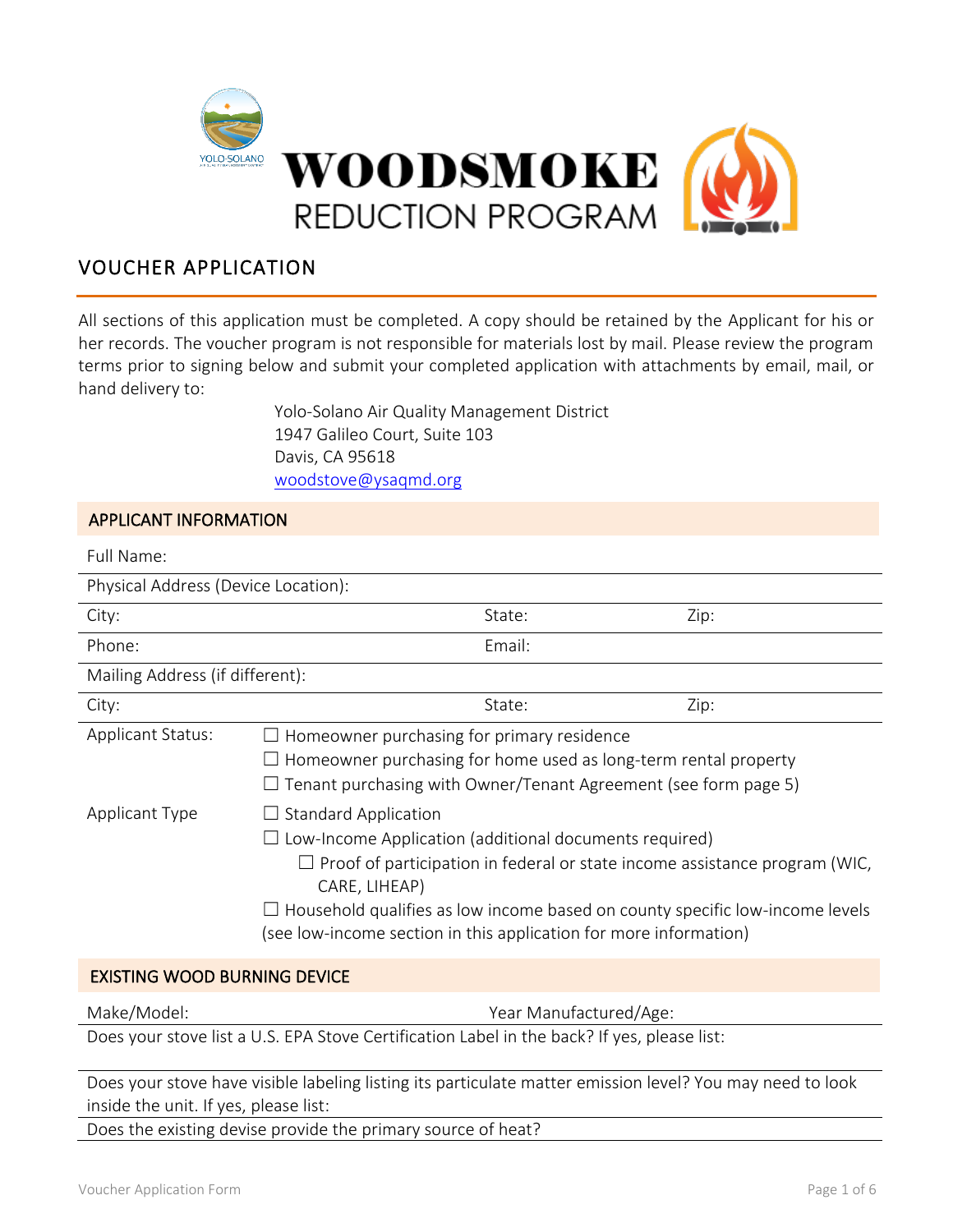| In an average heating season, how much wood do you typically burn? |  |  |
|--------------------------------------------------------------------|--|--|
|--------------------------------------------------------------------|--|--|

Average annual days used: Cords of wood per season (4 ft

 $x 4 ft x 8 ft$ : week:

Number of bundles burned per

Please check one the following to identify your project category:

- $\Box$  Uncertified wood stove or insert to Certified wood burning insert/stove or pellet insert/stove  $\Box$  Fireplace to a Certified wood burning insert/stove or pellet insert/stove  $\Box$  Uncertified wood stove or insert to natural gas or propane insert  $\Box$  Fireplace to a natural gas or propane insert  $\Box$  Fireplace to an electric insert/stove
- $\Box$  Uncertified wood stove or insert to an electric insert/stove

# Please include the following photographs of the existing device BEFORE installation of new device:

- 1. Existing fireplace or woodstove in operation
- 2. Existing fireplace or woodstove in original location including clearly identifiable background, and pipe, ventilation system and chimney as applicable
- 3. Fireplace or woodstove with any screens or doors open
- 4. Any accessible manufacturer tags

|                                                                                                                                                                                    | <b>NEW DEVICE INFORMATION</b>                                                                                                             |                                          |                                                                                           |                                         |  |  |
|------------------------------------------------------------------------------------------------------------------------------------------------------------------------------------|-------------------------------------------------------------------------------------------------------------------------------------------|------------------------------------------|-------------------------------------------------------------------------------------------|-----------------------------------------|--|--|
|                                                                                                                                                                                    | Device Make:                                                                                                                              |                                          | Device Model:                                                                             |                                         |  |  |
|                                                                                                                                                                                    | Type of device:<br>$\Box$ Natural Gas Home Heating Device<br>EPA Certified Step 2 Wood Stove, Wood<br>Insert or Pellet Stove 2.0 grams/hr |                                          |                                                                                           | Propane Home Heating<br>Electric Device |  |  |
|                                                                                                                                                                                    |                                                                                                                                           | New Device Efficiency in Percentage (%): |                                                                                           |                                         |  |  |
|                                                                                                                                                                                    | Name of Participating Dealer:                                                                                                             |                                          | <u> 1980 - Johann Barbara, martin da basar a</u>                                          |                                         |  |  |
|                                                                                                                                                                                    | Contact Person:                                                                                                                           |                                          | the control of the control of the control of the control of the control of the control of |                                         |  |  |
| Please provide an itemized quote for the purchase and installation of your selected stove or insert. Any<br>upgrades or optional items must be identified as such on your invoice. |                                                                                                                                           |                                          |                                                                                           |                                         |  |  |
| ADDITIONAL INFORMATION                                                                                                                                                             |                                                                                                                                           |                                          |                                                                                           |                                         |  |  |
| 1.                                                                                                                                                                                 | How did you hear about the Wood Smoke Reduction Program?                                                                                  |                                          |                                                                                           |                                         |  |  |
|                                                                                                                                                                                    |                                                                                                                                           |                                          |                                                                                           |                                         |  |  |
|                                                                                                                                                                                    | 2. Why are you applying? (Please check all that apply.)                                                                                   |                                          |                                                                                           |                                         |  |  |
|                                                                                                                                                                                    |                                                                                                                                           | Not satisfied with current device        | To reduce pollution                                                                       |                                         |  |  |

3. Was the rebate a significant factor in replacing your stove?  $□$ Yes  $□$ No

 $\Box$  To save money  $\Box$  Other: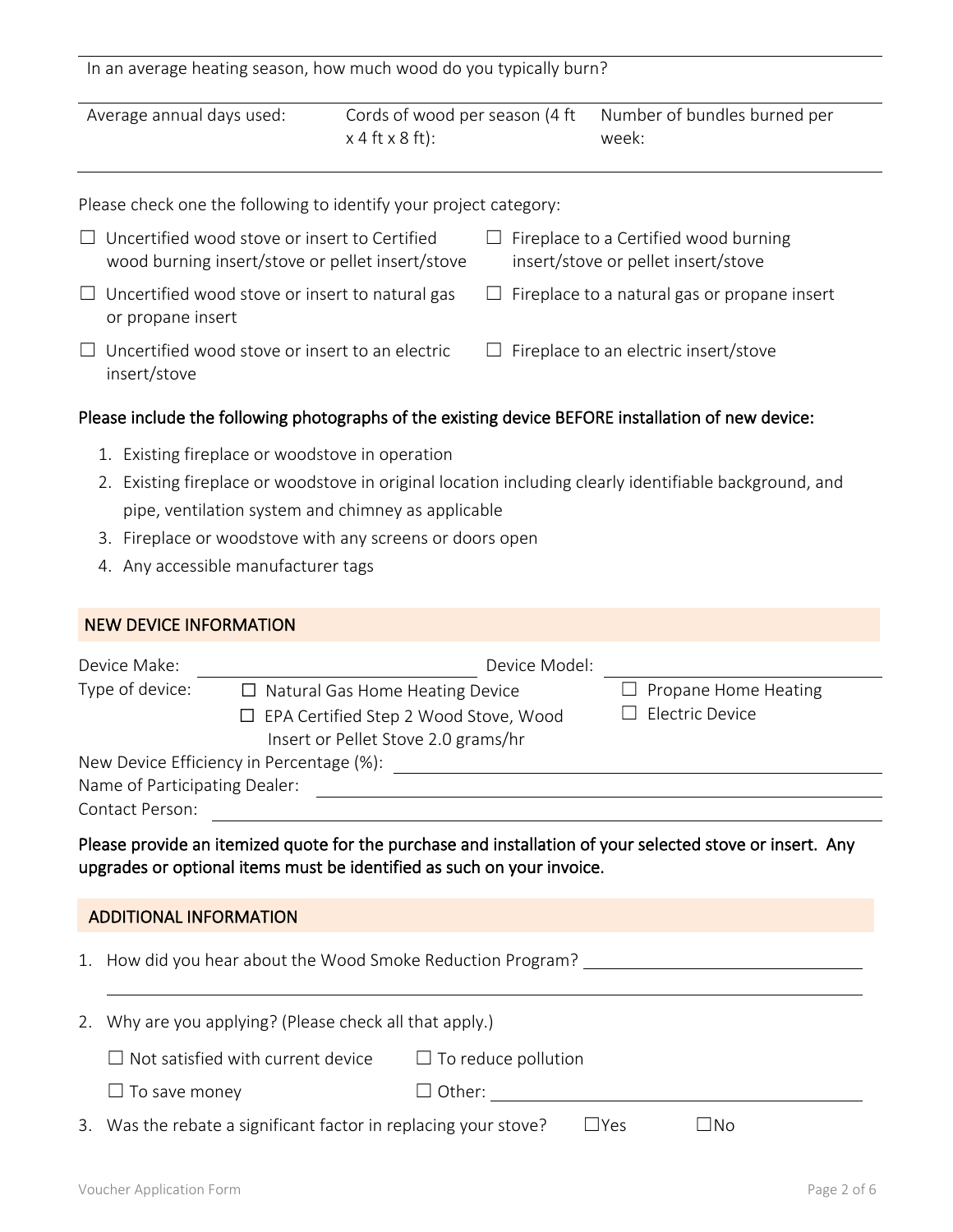#### **APPLICANT CERTIFICATION**

By submitting this application, I certify the following:

- a. I understand that only currently installed and operating qualified wood/pellet heating devices are eligible to be replaced under this program.
- b. I will be replacing an operable qualified heating device that is currently in use in my residence. The old device will be removed from service and rendered permanently and irreversibly inoperable.
- c. I understand I will be required to provide proof of my monthly income or other qualifying documentation (if applying as a low-income household).
- d. I understand that I will be disqualified from this program if I provide the District with false information or if the old, qualified heating device is removed from the residence prior to application approval or if a new device is purchased prior to application approval.
- e. I understand voucher may only be redeemed at a participating dealer for an eligible heating device.
- f. No retroactive rebates are available.
- g. I understand that devices purchased with funds from this program must be professionally installed by participating dealers/installers. Self-installation of the device is prohibited. Any additional construction or handyman services not done by the installer will not be covered under this program.
- h. I understand that the new device belongs to the property owner. I agree not to give away or sell the new device and acknowledge that it is a fixture and is to remain with the home if the home is transferred or sold for the duration of its useful life or until replaced with a cleaner burning device.
- i. I understand the District does not warranty any devices purchased under this program, including, but not limited to, the quality, functionality or satisfaction of the device.
- j. I agree to hold harmless the District and its directors, employees and agents from any and all loss, damage, or liability that arises out of or is in any way connected with installation or use of the device purchased in connection with this program.
- k. I will follow proper burning practices as discussed by the Retailer/Installer and in accordance with EPA Burn Wise educational materials. I will operate this device according to the manufacturer's instructions and I will not burn pressure treated wood, garbage/trash, plastic or any other prohibited materials.
- l. I understand that proper wood storage, wood burning practices (e.g., burning only dry, natural wood that has been seasoned at least 6 months) and proper stove installation and operation (e.g., maintaining a hot fire) are critical to the effectiveness of my new device.
- m. I understand that an annual cleaning and inspection by a professional chimney sweep is critical to maintaining a wood/pellet device.

| Printed Name: |       |
|---------------|-------|
| Signature:    | Date: |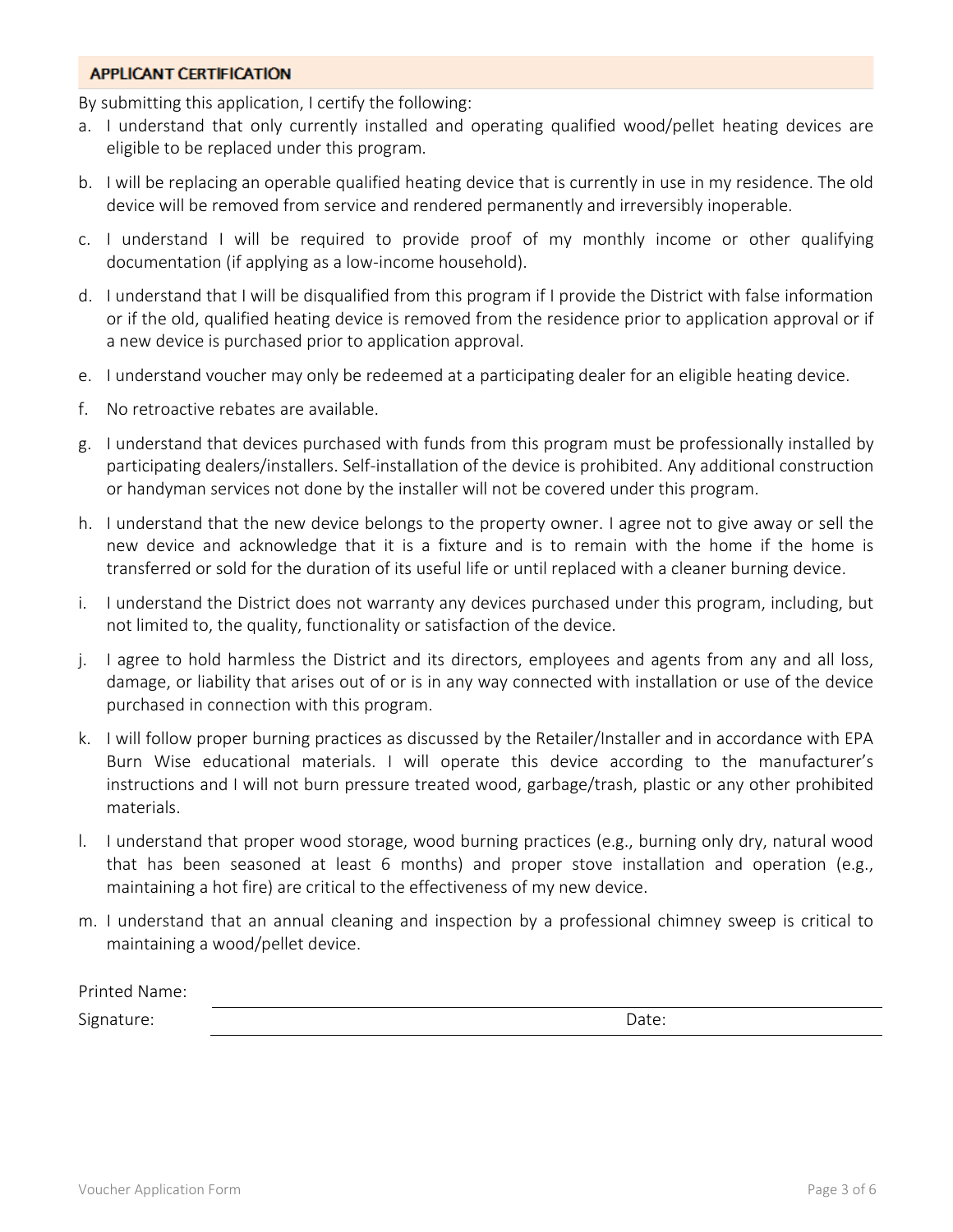# LOW INCOME ELIGIBILITY VERIFICATION

Low-income households are eligible for additional incentive funds, applicants must demonstrate lowincome eligibility to qualify.

Documents Required for Income Verification of all Household Members. Please note that these documents will not be returned.

Proof of participating in an existing federal or state low-income assistance program may establish eligibility for this incentive program. Please check the box or boxes below for programs that you participate in and include current documentation of your participation with your application. The name of this applicant for this incentive program must match the name on the assistance program document:

 $\Box$  Special Supplemental Nutrition Program for Women, Infants and Children (WIC) Program

 $\Box$  Low-Income Energy Assistance Program (LIHEAP)

 $\Box$  California Alternate Rates for Energy (CARE) Program with a participating California utility company

 $\Box$  Other program (please list):

If you do not participate in any of the above listed low-income assistance programs, you may also qualify if adjusted gross income of your household for the most recent year did not exceed the low-income limits, as defined by the California Department of Housing and Community Development. Please see the table below to determine if you qualify.

If you believe you qualify, provide a completed copy of the summary of your Tax Return Transcripts or federal income tax form 1040 (Pages 1-2) for the most recent tax year for all members of the household who filed taxes. You can obtain a free Tax Return Transcript at [https://www.irs.gov/individuals/get](https://www.irs.gov/individuals/get-transcript)[transcript.](https://www.irs.gov/individuals/get-transcript)

Please provide the following information:

| Number of people in household (including yourself): |        |          |                |                                        |          |          |          |          |           |
|-----------------------------------------------------|--------|----------|----------------|----------------------------------------|----------|----------|----------|----------|-----------|
| Total household income:                             |        |          |                |                                        |          |          |          |          |           |
| District Use Only                                   |        |          |                | $\Box$ Eligible<br>$\Box$ Not Eligible |          |          |          |          |           |
|                                                     |        |          |                |                                        |          |          |          |          |           |
| Number in                                           |        | 1        | $\overline{2}$ | 3                                      | 4        | 5        | 6        |          | 8         |
| Household                                           |        |          |                |                                        |          |          |          |          |           |
| Solano                                              | Low-   | \$54,350 | \$62,100       | \$69,850                               | \$77,600 | \$83,850 | \$90,050 | \$96,250 | \$102,450 |
| County                                              | Income |          |                |                                        |          |          |          |          |           |
| Yolo                                                | Low-   | \$51,800 | \$59,200       | \$66,600                               | \$74,000 | \$79,950 | \$85,850 | \$91,800 | \$97,700  |
| County                                              | Income |          |                |                                        |          |          |          |          |           |

[\\*State and Federal Income Limits 2021,](https://www.hcd.ca.gov/grants-funding/income-limits/state-and-federal-income-limits.shtml) [December 2021 Revised State Income Limits](https://www.hcd.ca.gov/grants-funding/income-limits/state-and-federal-income-limits/docs/income-limits-2021.pdf)

#### I declare, under penalty of perjury that the information on this application is true and correct.

Printed Name: Signature: Date: Date: Date: Date: Date: Date: Date: Date: Date: Date: Date: Date: Date: Date: Date: Date: Date: Date: Date: Date: Date: Date: Date: Date: Date: Date: Date: Date: Date: Date: Date: Date: Date: Date: Date: D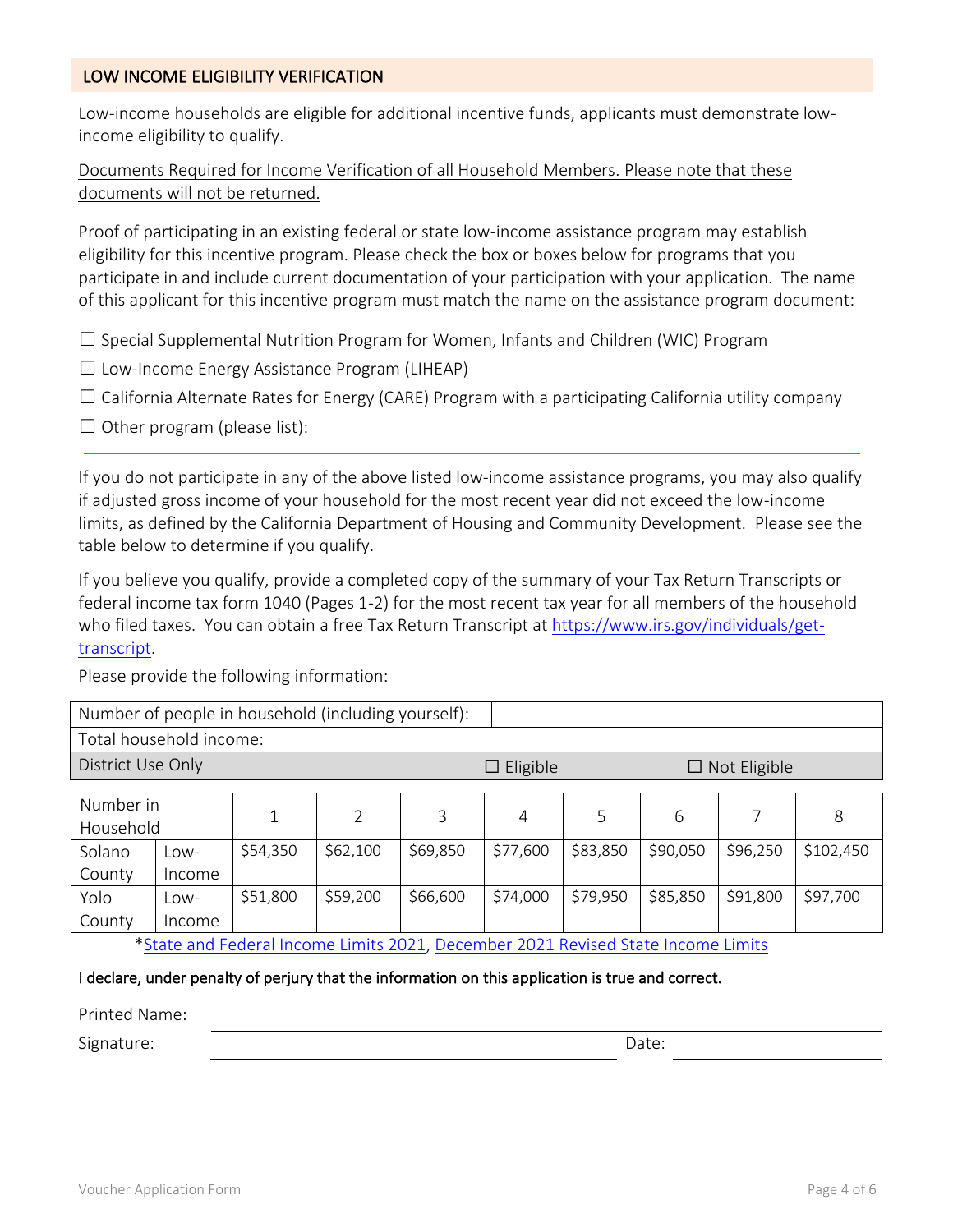#### OWNER/TENANT AGREEMENT

## PARTIES

| This Owner/Tenant Agreement (Agreement) is for services between:                                                                      |                     |  |  |  |
|---------------------------------------------------------------------------------------------------------------------------------------|---------------------|--|--|--|
|                                                                                                                                       |                     |  |  |  |
|                                                                                                                                       |                     |  |  |  |
| Concerning the real property located at address: Concerning the real property of the concerning the real property located at address: |                     |  |  |  |
|                                                                                                                                       | State: <u>_____</u> |  |  |  |
| <b>GRANT AWARD</b>                                                                                                                    |                     |  |  |  |

The subject matter of this Agreement is the Wood Smoke Reduction Program. This rebate voucher is available to Owner/Tenants for the replacement of a non-EPA certified wood burning device that is currently in operation with an EPA certified wood stove, woodstove insert, gas heating device, or electric heating device.

Whereas owner and tenant recognize the need for replacing a non-EPA certified wood burning device with an EPA certified device to provide more efficient heating and less emissions into the home and the community.

Whereas owner and tenant desire to cooperate in participating in the Wood Smoke Reduction Program using funds from the U.S. EPA's Targeted Airshed Grant Program.

Now, therefore, owner and tenant agree as follows:

- 1. To allow District-approved participating retailers and their licensed installers into the property noted above for inspection, estimate, installation and permitting. This includes allowing photos to be taken of the old, non-EPA certified device before removal and photos of the new EPA certified device after installation.
- 2. The owner shall not raise the rent of the unit for a period of two years or evict the unit's resident because of increased value of the unit due solely to the newly installed Device.
- 3. Either owner or tenant may complete an application for the Wood Smoke Reduction Program. Both parties must review the application and agree to the items on page 3 "Applicant Certification". Submission of an application does not guarantee funding.
- 4. The tenant shall not take possession of the Device upon vacating the real property noted above. The new EPA Level II Certified device must stay with the property and belongs to the owner.
- 5. The tenant agrees to receive training on proper wood storage and wood burning practices (if applicable) and device operation and maintenance from the participating retailer or licensed installer.

I hereby certify that I understand the conditions and requirements for participation in the District's Wood Smoke Reduction Program and agree to fulfill the requirements and comply with the conditions in this agreement. I understand that if any documents are incomplete or falsified, I will be disqualified from the program.